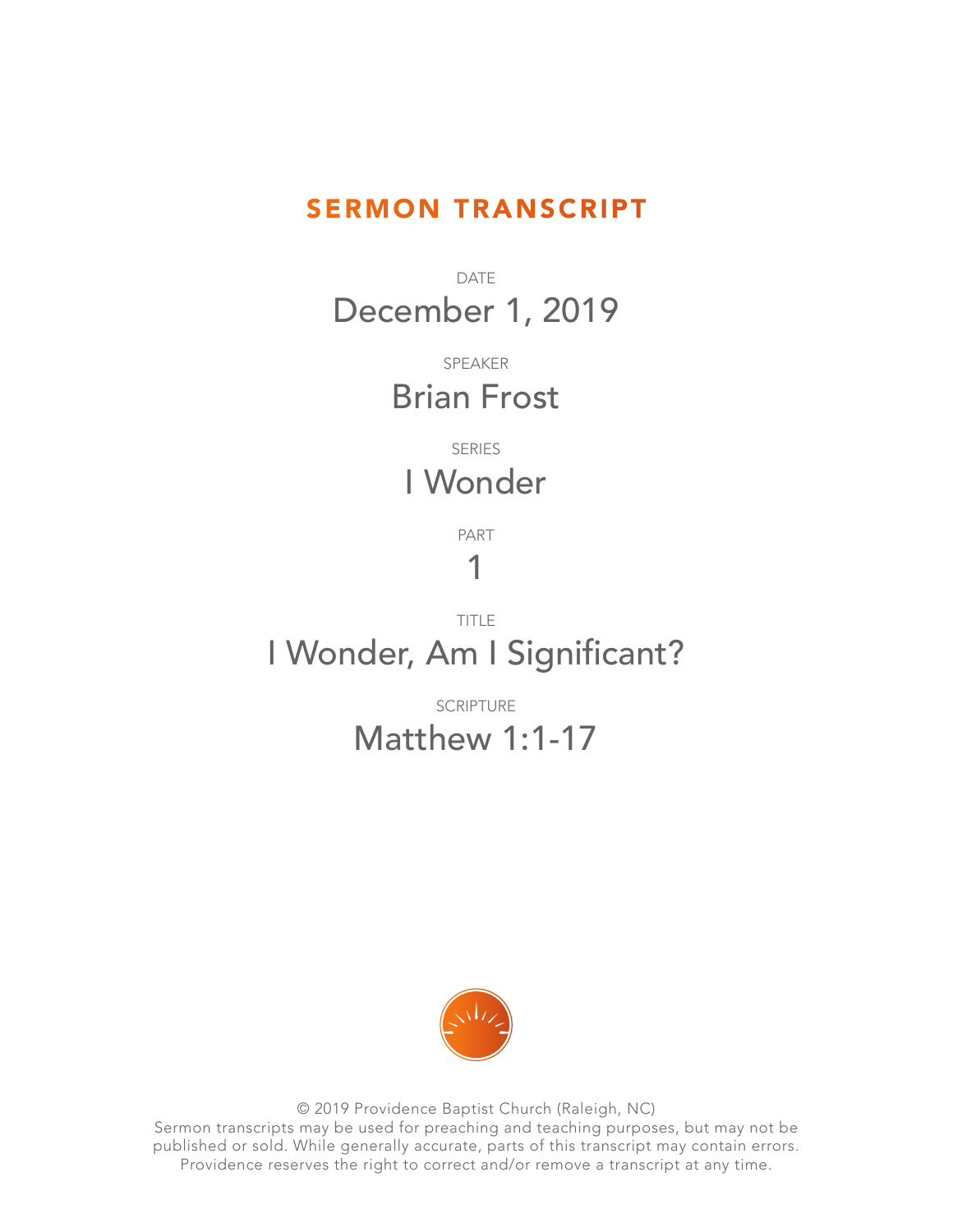Well, it's great to see all of you. For those of you who call Providence home, it's great to see your face again. If you're new with us, welcome. We're thrilled that you've joined us. I hope that you had a great week and you are all people of courage. You're not only in town but you came on a morning like today and so I want to say thank you. I know that some of you woke up this morning wondering and hoping if I was going to look at Matthew chapter one and really cover the whole genealogy of Jesus, and I don't want to disappoint.

So if you have a Bible, if you want to turn with me to Matthew chapter one we're going to look at the first 17 verses of this Christmas story as we officially launch into a new series. It's called, I wonder. All of us wonder, we wonder about a great many things while we live in this broken world. We wonder if we're making the right choices for our life. We wonder how those choices will eventually play out. We wonder what the future holds. We wonder how long our past mistakes are going to haunt us.

We wonder about our children. We wonder if they're going to be successful. We wonder if they're safe. We wonder if they're making good decisions when we're not watching them. We wonder if we're going to have enough to retire. We wonder if we're ever going to get married, if we're going to have kids. We wonder why we feel so anxious. We wonder where God is and what God's doing and why God's waiting and why we see injustice and unfairness in the world.

There's a great many things that we wonder. We all wonder, but let me ask you this. If all the things that I've just talked about or maybe others, what is the one thing that dominates your consciousness when you wonder? When you look out and you see the world and you see things that you wish you had an answer, what's the one thing that you constantly go to and say, "You know what? There's a lot of things that I can live without, but one thing I wonder about, I wonder about this."

Every one of us wonder. Every human being that's ever walked the face of this earth and every culture and every time has wondered, including the individuals that form the Christmas story. You see the people who are in the Christmas story, they didn't apply for the part. They're just living their life and God was moving at a point in time and suddenly their life intersected with the birth of Jesus Christ and they too wondered about the same things, many of the same things that we wonder about.

And so over the next month we're going to look at just a few things that you and I often wonder about while we're here on the earth and we can be certain that the people within the Christmas story, they wondered about the same things. And so we're going to try over the month of December to make that connection. When we come to Matthew chapter one though, what we find is a list of 47 names that represent 47 people. People who had dreams, people who had fears, people who had insecurity, people who didn't want to die, and yet all of them did.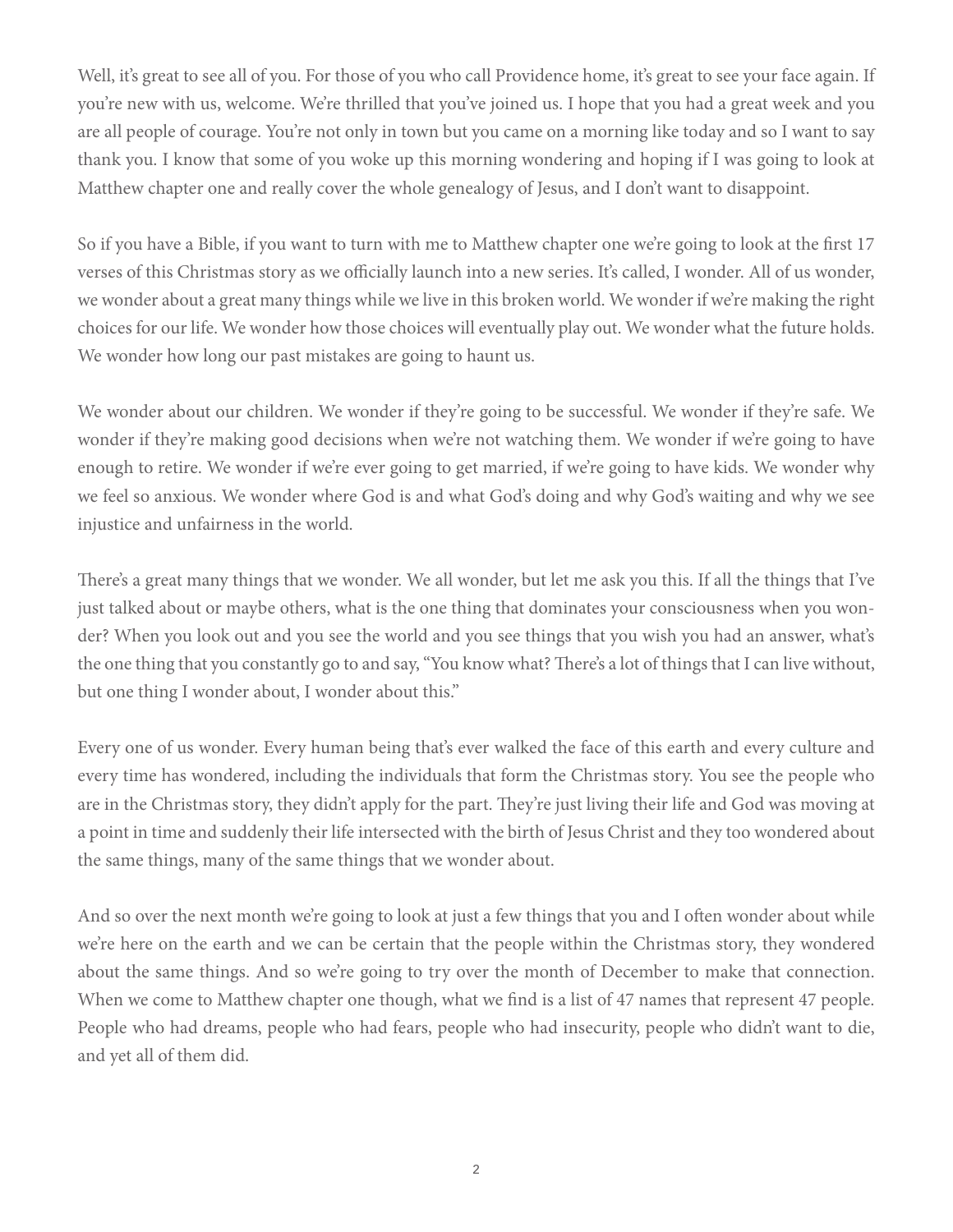People who looked in the mass of humanity and saw people who were prettier than them and more popular than them and more handsome than them and more successful than them, and wondered, "Do I matter? Am I significant?" Some of us, this is the big thing that we wonder about. Some of you, you're so defeated right now because somebody else is more successful, someone else is more popular, someone else is pretty or someone else is more handsome than you and your estimation. And as a result of that, you wondered, "If I wasn't here, would anyone care?"

Do I matter? Does my life matter? Am I significant? And this is what we're going to learn today. So let me pray for us as we get ready. Father, we come to you and specifically we come to you. We need to hear from you. There's a million voices and there's a million stages on the earth, but the only voice that we want to hear from is yours. And I pray that you, by your word, that's been recorded and preserved, it's inspired, it's kept, and here we have it in our own hands that it would feed us this morning.

So would you speak through weakness? Would you speak through distractions that we brought into the room? And for those who are downcast and defeated and wondering if their life really matters, I pray, father, that you would answer that question in their own hearts this morning. We pray in Jesus name. Amen. Matthew chapter one starting in verse one says, the book of the genealogy of Jesus Christ, the son of David, the son of Abraham.

Abraham was the father of Isaac and Isaac, the father of Jacob, Jacob, the father of Judah, and his brothers. And Judah, the father of Perez and Zerah by Tamar. And Perez, the father of Hezron, and Hezron her on the father of Ram, and Ram the father of Amminadab. Amminadab the father of Nahshon, and Nahshon the father of Salmon. And Salmon, the father of Boaz by Rahab, and Boaz father of Obed by Ruth. And Obed, the father of Jesse and Jesse, the father of David the king. David was the father of Solomon by the wife of Uriah.

Solomon, the father of Rehoboam, and Rehoboam the father of Abijah. And Abijah, the father of Asa and Asa the father of Jehoshaphat, and Jehoshaphat the father of Jehoram. And Jehoram the father of Uzziah, and Uzziah the father of Jotham. And Jotham, the father of Ahaz, and Ahaz the father of Hezekiah. And Hezekiah, the father of Manasseh. And Manasseh the father of Amon. And Amon, the father of Josiah, and Josiah the father of Jeconiah and his brothers at the time of the deportation to Babylon, that's the exile.

After the deportation to Babylon, Jeconiah was the father of Shealtiel. And Shealtiel was the father of Zerubbabel, and Zerubbabel, the father of Abiud and Abiud the father Eliakim you the father of Eliakim. And Eliakim the father of Azor and Azor the father of Zadok, and Zadok the father of Akim, and Akim the father of Eliud. And Eliud, the father of Eleazar, and Eleazar the father of Matthan, and Matthan the father of Jacob, and Jacob the father of Joseph, praise God, the husband of Mary, of whom Jesus was born, who is called Christ.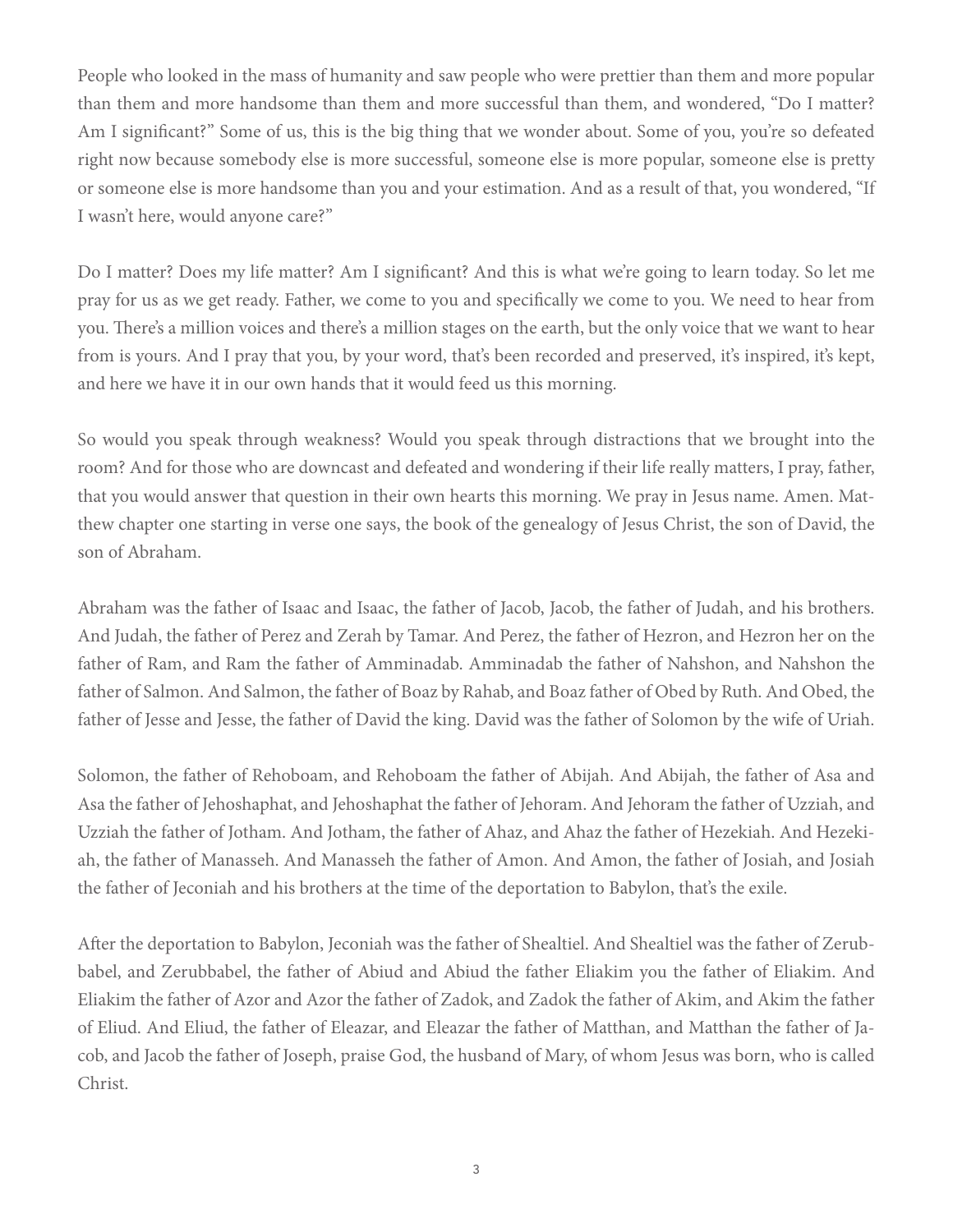So all the generations. Yeah, it's really amazing, isn't it? I agree. So all the generations of Abraham to David were 14 generations. And from David to the deportation of Babylon, 14 generations, and from the deportation of Babylon to the Christ, 14 generations. What does this tell us about your life mattering? And that's what I want to show you is what God does through this text to reinforce to each one of us that you are significant.

First thing we see is that God gives us significance by creating us in his image. If I were to hold up a new invention that you had never seen, you'd never heard about, and you had absolutely no category that arose within your consciousness of what I was holding in my hand. The only way for you to understand the significance of that new invention would be for you to talk to the inventor or to read the owner's manual. And so it is with our life. You and I, we were created in the image of God.

We were created by God. And so to grasp our own significance, the only way to understand our significance is not to assign to ourself some kind of arbitrary significance. It's to hear from the inventor the significance that he has endowed to our very lives. And so we have to look to God. And when we open up the Bible, at the very beginning in chapter one of the book of Genesis, you get to verse 25 and we're told that God's creating everything, a habitable earth for us to be able to live on.

And what it says there is this, is that God made the beast of the earth according to their kinds. And he made the livestock according to their kinds. And then it says, and God said, let us make man in our image after our likeness. Same idea according to our kind. In other words, God made things in such a way so that when you see a puppy you learn something about a dog, but when you see a human, you learn something about God. We were created in the image of God. And as a result of that we are endowed with a special kind of significance.

You see, what we're told is that God stamped us with his likeness. Romans one and two says that he literally cut us like channels within us, categories that only make sense because there is a God. It's sort of like a stamping set to where there's a piece of metal and there's some little design at the bottom of it and you take it and you strike it with a hammer and it leaves an impression. It leaves a marking, a likeness upon whatever it is, whether it's metal or whether it's leather.

It's saying that God has stamped us with his likeness, that God who is love and God who is holy, and God who is just, and God who is trustworthy and truthful and eternal and graceful and forgiving and wise. You see, this is why we're different from other created things. We have the capacity to love in ways that no animal is able to love, no tree is able to love. You and I were created by a holy God. And what that means is that when we sin against God, we feel guilt because we violated something that has been stamped within us.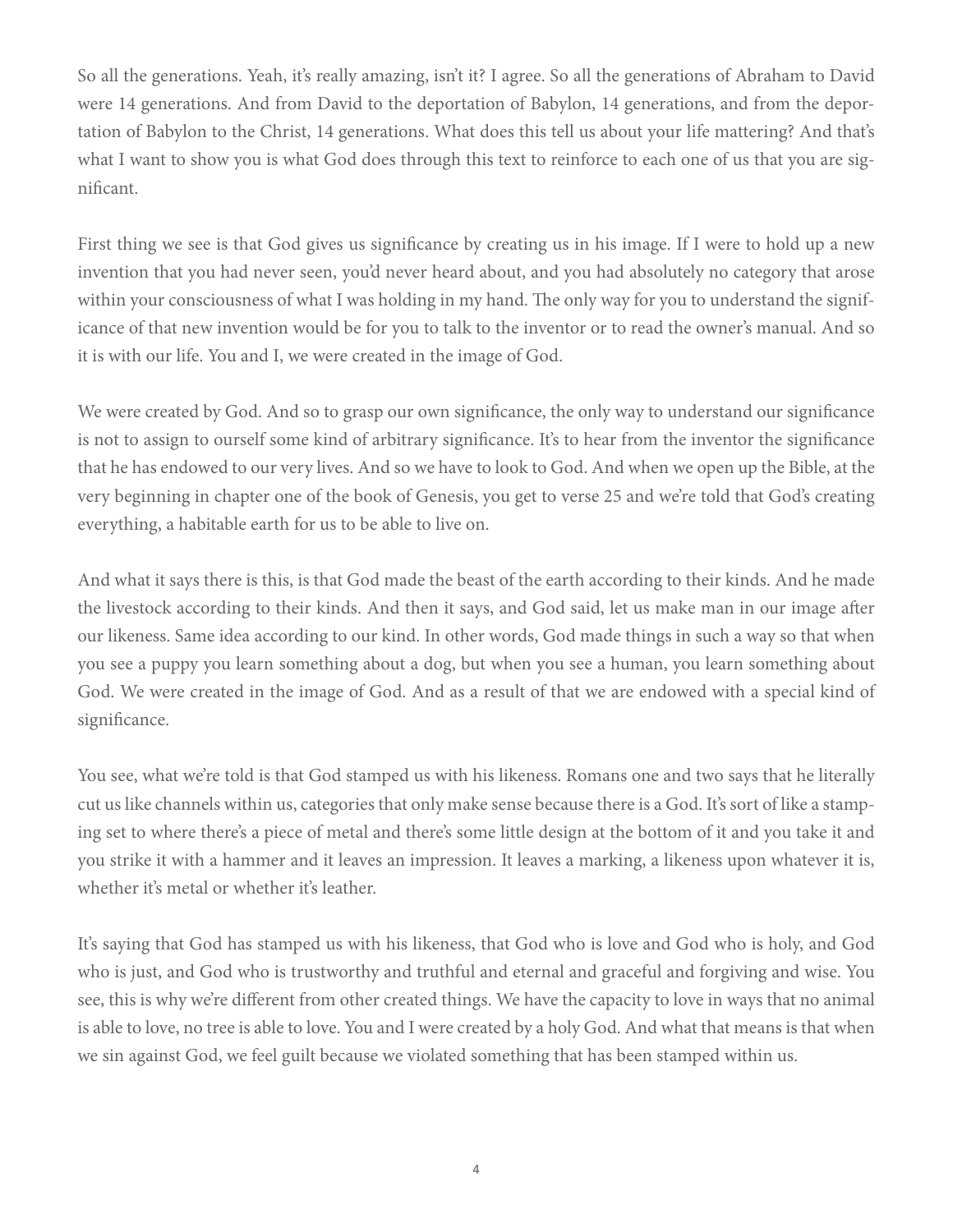When we see things in the social world, interactions with people where we say, "That's not right." The very reason that we think and say that's not right is because we have a category of rightness, of justice within us so that two different people from different parts of the world, if I went up and slapped a child, both would say that's not right and we don't have to be taught that. It's because it's been stamped upon us. God is eternal and that's why when you go to a funeral, everything in you says it's not supposed to be like this.

It's because we were made to live with him forever. We can forgive because God has forgiven. We can become wise and discerning because he is wise, infinitely wise. We were created in the image of God. And then the Bible does something that's remarkable. It says, okay, so God created this man named Adam and Eve in his image, stamped his impression upon them and then it says, and that impression was transferred from one generation to the next. Five chapters later, this is what we read.

We read, when God created man he made him in the likeness of God. This echoes what we just read in chapter one, but then it goes further and it says, and Adam father to son in his likeness. Now we just read 47 names, the people who one fathered another. And here it says that God creates Adam and then Adam has a son and that son, is says, is in his own likeness. Now the best way for me to show you this because most people through time and in time you can read theology books to where people have had the idea is that because God created Adam and Eve that then we have a part in creating our own offspring that somehow that the likeness of God is diminished as we move further and further away from the garden.

And so many of us... Let me get little stamps that are here. This is Tabitha's little stamps with little F, right? Is we start thinking about our lives and the importance and significance of our lives through history and it sort of looks like this. To at one point in time in history is the impression of God, the likeness of God was so stamped, it was so ingrained upon us that it was rich and it was real. But through subsequent generations there's some kind of diminishing of his likeness over time.

There's been people who have thought these things. And yet God ensures through the pages of scripture that the quality of his likeness is not diminished as it's transferred from one generation to the next. And this is why. Psalm 139 verse 13 says, you formed my inward parts and you knitted me together in my mother's womb. You know what that means? It means when Adam and Eve had their third son, what it says there is that God himself was actively at work in the womb of Eve knitting together a life, creating and stamping the very likeness of God upon every generation.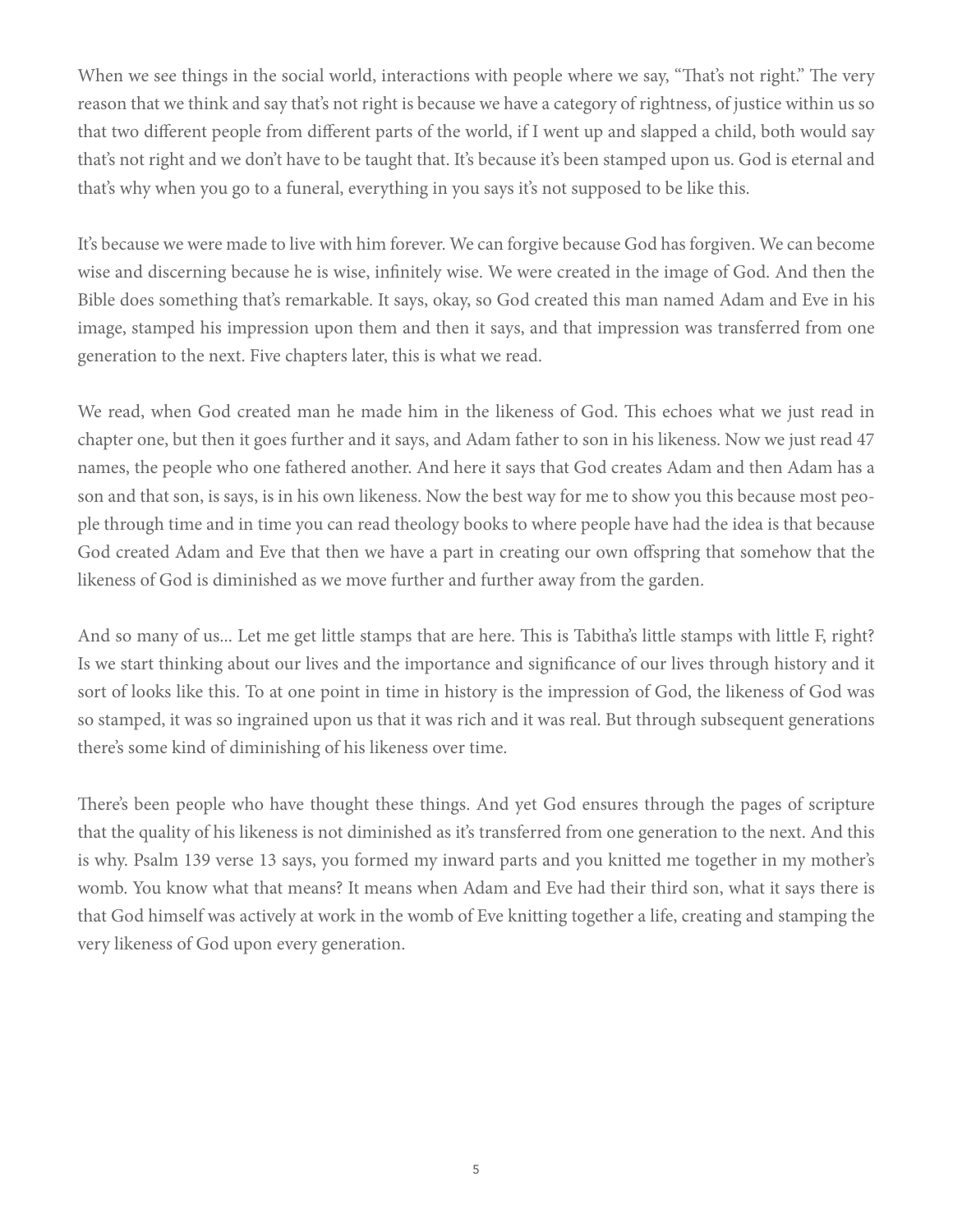And this is true of every baby that's ever been conceived, is that God is at work within the womb, giving and bestowing upon every child dignity and personhood. Now this is really important when we come to a text like ours because we see this genealogy of all these generations and we think, "Well, what does all that matter?" And what he's saying is this, is that God is endowed upon all 47 of these individuals and on every single one of us in this room and in the world today with significance.

And our significance is not contingent upon our gender, it's not contingent upon our age, our race, our ethnicity, how beautiful we are, how accomplished we are, or even how honorable we live. Within this text, there are men and women, there are young people and old people, there are Jews and Gentiles. Within this list, there are people who accomplished amazing things on this earth and there are people who accomplished nothing on this earth. Within this list, there are people who lived lives of tremendous honor and dignity, respectability, and there were people who were marked by utter dishonor.

And yet God's, his image was pressed upon every one of these individuals just as it is to us and therefore there's significance. And so let's consider and honor the worth of each human being. Do you see that you're significant, God made you in his image? You see, when we know and understand the worth of each human being, what happens is it changes how we treat each human being beginning with ourselves. Some of us, we feel defeated. We feel like we don't matter. And so you know what we do? Some of us in this room, we harm ourself.

You are harming something of tremendous significance to a holy God. Some of us in the room, we speak down to ourself. We insult ourself. We tell us, "You're terrible. You're a loser. You're never going to amount to anything. You see, you always fail," and we just constantly perpetuate a lie about us to ourself. People who understand that every human being has been stamped by the image of a perfect God, they don't harm themself and they don't dishonor themself, nor do we do the same things to other people.

You see, you look around this room and honestly, there's Jews and Gentiles in the room. There's men and women, there's young and old. There are people that may in a social construct be considered more beautiful and less beautiful, more accomplished and less accomplished, more honorable and less honorable. There are people in this room right now who are in a womb, a real womb. We have pregnant moms in the room right now and God's image has been stamped, knitted together within the womb.

When we understand and consider the vast significance of human life inside the womb, outside the womb, young, old, Jew, Gentile, black, white, doesn't matter what it is. Christian, non-Christian, reached unreached. Do you know why we go to the nations? Because there are people who are created in the image of God who have significance that he loved and died for. Were we to be able to determine and assign value to human beings? We may say, "You know what? They're not as important," but they are. And so let's consider and honor the worth of each human being.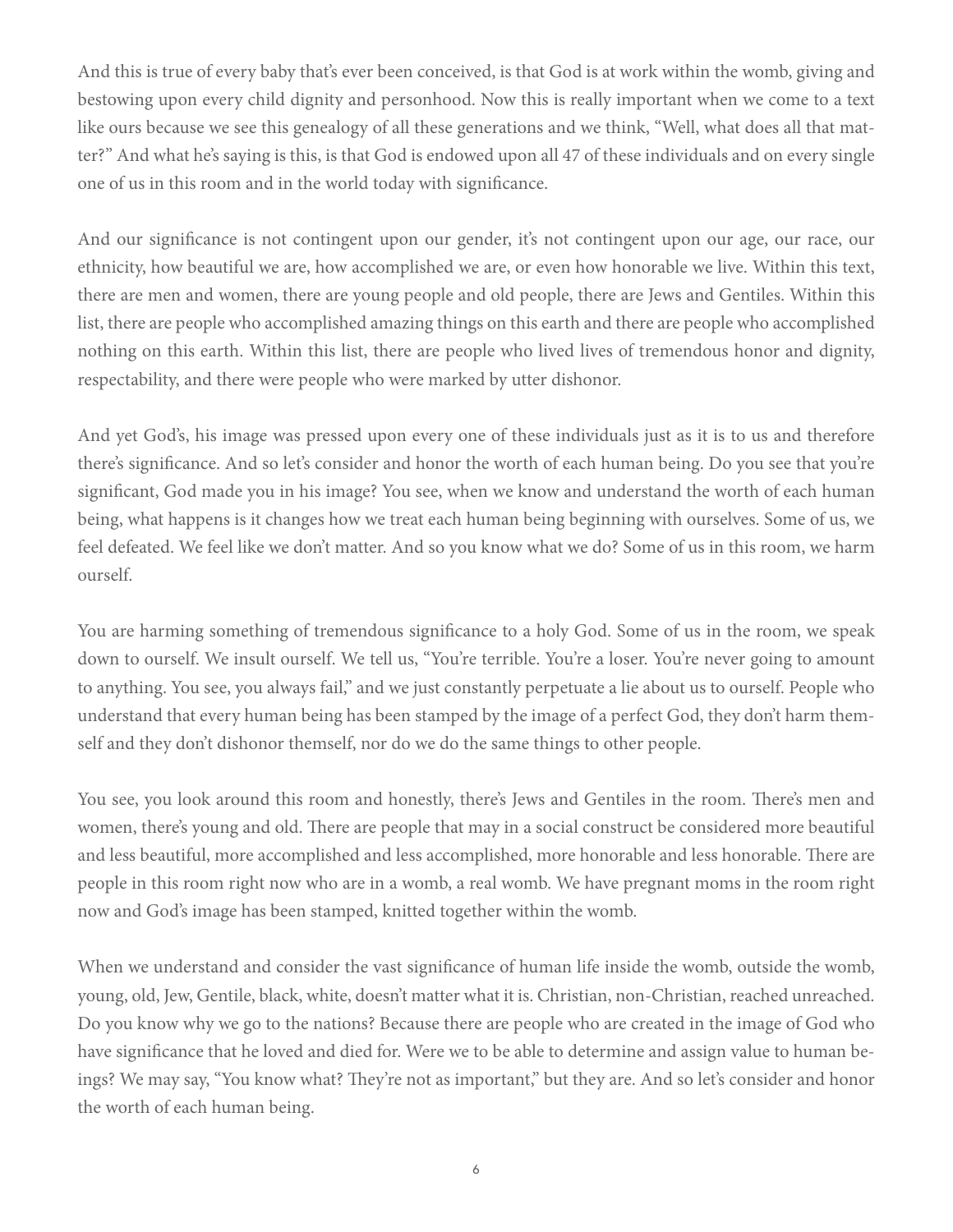The second thing, God reminds us of our significance by calling us by name, so he creates us in his image and then he calls us by name. This is beautiful. We all have a name and you know what your name is. You probably know at least one person's name in this room if you don't, my name is Brian. Now you do. We all have names. My wife and I, Tabitha, we have three sons. We had the privilege of assigning each of them a name Josiah and Caleb and Seth. And it's interesting that names have meanings.

They also have meanings to us. They signify uniqueness. When we say this person's name, what we're saying is I'm talking to you and not that person. But it's also interesting as names become the doorway to a million memories. You can just think of a name, can't you? Bill, Mary. If you know a Bill or Mary, you immediately think of what they look like and what they're like and what they've done and how you know them, maybe how you first met.

You hear a name and you know that person, you know anything about them, suddenly that name is like a doorway. It's like a vault that opens up and there's an entire experience of life that's connected to that person. We all have a name. We all know that significance is conferred upon us when others call us by that name. There's been calamities in human civilization. One such calamity comes when we suppress human dignity, when we don't recognize that every single person has been created in the image of God, and that social calamity is called slavery.

When we start assigning people names like cattle. You see, one of the things that we learn in history, in all cultures, Rome, the Roman empire, where all of this is taking place at this point in time, slavery was an enormous part of their market. It was a significant part of the cultural fabric of the empire called Rome. And it wasn't necessarily race based. It was oftentimes economic, but sometimes it was race. It was prevalent though, and one of the saddest tragedy that we see, not only in Rome, but in every culture where slavery has actually been perpetuated is this.

It's calling human beings by a number instead of a name. Somebody buys five slaves and they say, "You know what? I'm going to forget all your names, so I'm just going to call you one, two, three, four, five." And they don't have to remember your name. It doesn't matter who you are. I don't care about your significance or your personhood. I'm just going to call a number and I'm going to have somebody do what I want. And do you know what's remarkable about the new Testament? The new Testament doesn't hide this.

You turn in your Bible, you don't do it now, to acts chapter 20 verse six and we find a man there, his name is Secundus. You turn to Romans chapter 16 and we find the scribe who actually wrote for Paul, his name was Tertius. A few verses later we find a man, his name is Quartus. Do you know who these people were before knowing Jesus Christ? History tells us that they were slaves. They weren't given a name, they were given a number.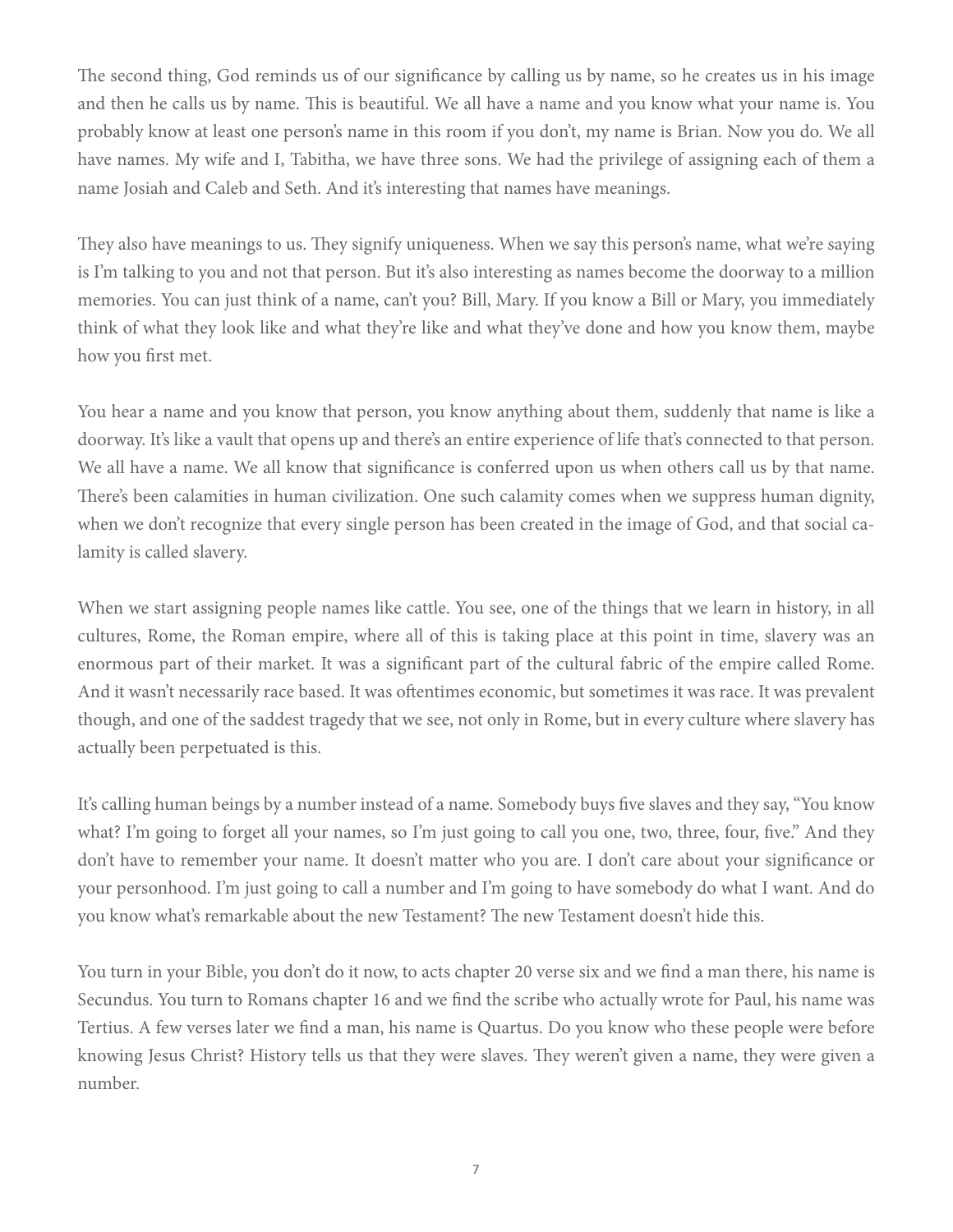Over a period of time, these unique, significant people began to go by their number. In Matthew chapter one what we find is God conferring significance by calling each of them by name. I was tempted to be honest with you earlier in the week. Well, I'll just read verse one. I'll say there's a bunch of names and we'll get to verse 16 and that kind of destroyed the whole point. They're all important, so we need to read each one of them or at least try to.

You see, when you come across names within the scriptures and you find it frequently, if you ever read first Chronicles, you got to read 10 chapters before you get to something other than a name. They're recording everything. Who's in the choir and who's the builders and whose kids are these people? There's names everywhere. And some people, as you're reading through the scriptures, you get to that period or you get to Matthew, "No. Let's just skip all these people. Let's just get down to the good stuff. Verse 18 now the birth of Christ Jesus took place in this way and that's encouraging. Let's get to that."

Every time you see a name or a list of names within the scriptures, you should hear God say to you, just as I recognize and record this person, I want you to know that I recognize and record you. I care about you. I see you. You're significant to me just as these people are significant to me. Do you remember how Jesus calls us to himself? He calls his own sheep by name. And do you remember what Jesus does to those who trust him? He says, "I will never blot his or her name out of the book of life. I will confess his name before my father."

You know Jesus Christ is your savior and Lord, then your name is actually spoken in the throne room of God from one person in the Trinity to the other. What a remarkable thing that God treats us with such dignity and significance. And so let's take comfort that God is interested in our lives, that he cares about our lives. He knows us, he knows all about us. And as you take comfort at the thought that God is interested in our lives, remember that grace is intended to be shared and so first be amazed, but then be interested in others.

When you come in this room and you see all these people and you say, "I don't know all these people," meet one, introduce yourself to one, learn the name of one, care for one. They're all people just like you. So God gives us significance by creating us in his image and by calling us by name. And third, God reveals our significance by fulfilling his promise to redeem us. I want you to let this idea sink into the registry of your significance meter. Okay? Let it weigh heavy upon the scale, your scale that says, this is significant and this is not.

You ready? Jesus, the son of God died in your place to bring you to God. The son of God was crucified, condemned, beaten, spat upon, bound, arrested, in your place. You can go to libraries in the world, there's an amazing one in Prague. It's called Strahov Library. You can see it here. And you go in there, it's a theological library, has 200000 theological books all about God dating back to the 1600s. In these books, it's amazing. You look at all the theology books in the world and describe so well how God has loved us.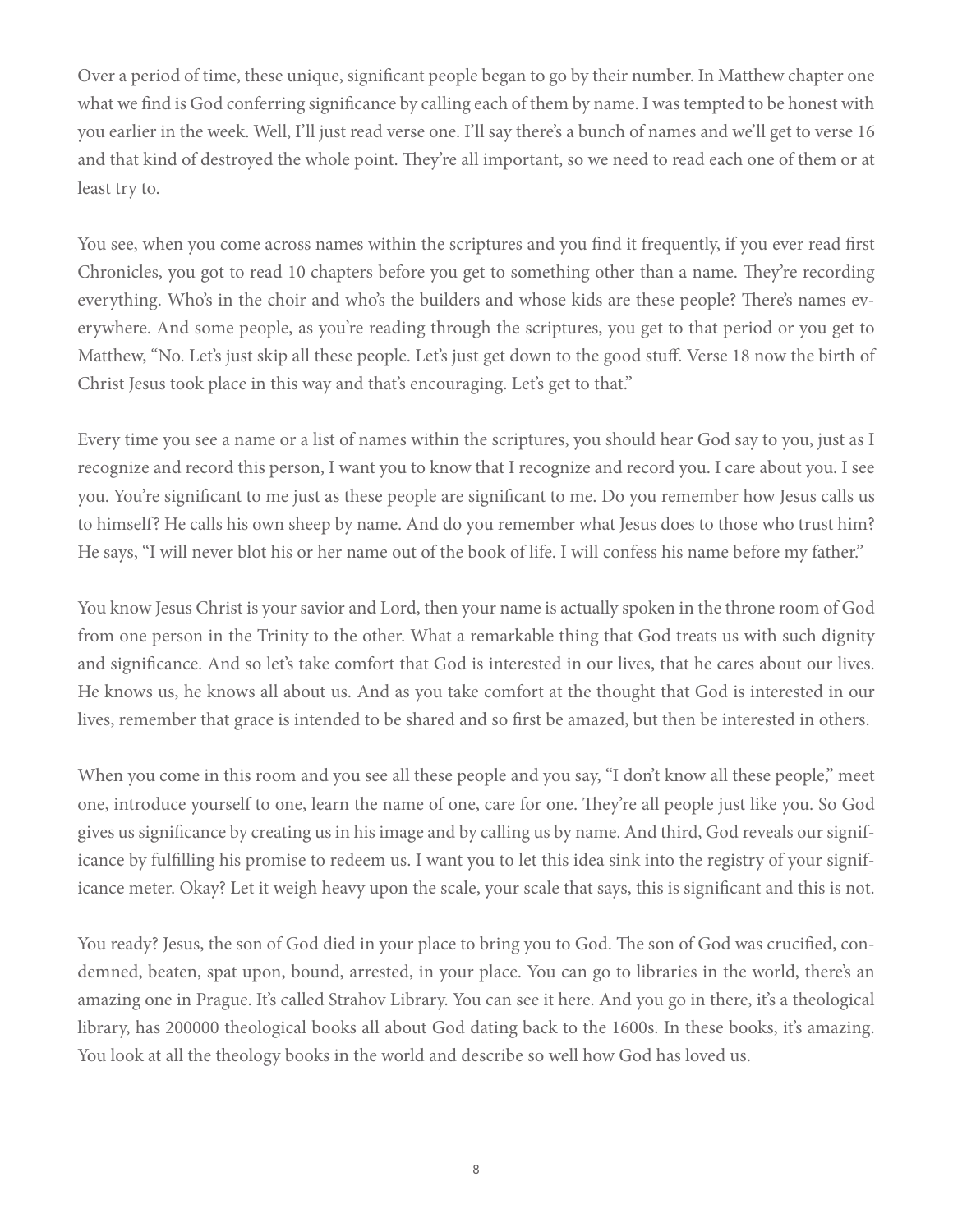But did you know there's not a single person who's ever been able to describe why God loves us? Even the new Testament is surprised. Hebrews chapter two verse six he says, what is man that you are mindful of him? A human being's looking at other human beings and he's, "Why would you delight in us? Why would you call us significant? Why would you make promises to us?" You look at the pages of the scripture and the pages of the scripture, you know how they begin? It says that God created a habitable earth for man.

God gave dominion to man. God gave instructions to man and then we sinned against God. And in response, God made promises to man to send the redeemer. The word redemption or the word redeem, it means to purchase. In other words, when we sinned against God, we incurred a debt that was so significant, it was so big, it was so much we could never repay it, so we were trapped forever and we needed somebody to be able to pay that off. We needed a redeemer.

And the Bible says that God, at the moment when humanity first sinned against him, he says, "I'm going to send you a redeemer. Someone who can make payment." The payment is not a small payment, it's the precious blood of Jesus. Peter, he's so amazing, he goes, "You talk about significance, you were purchased not with silver and gold and stones. You were purchased and redeemed by the precious blood of Jesus Christ." Now I know that there is a distorted theology out there.

It's a man-centered theology that says that God, I've even read this before, right? Is that we are equal in weight and worth to the son of God, and it's proved because Jesus the son of God died for us. So he cares even more about us than he does about a son. This is not true. Everything is for the honor of Jesus Christ. We are not the point. We are not the sun that all the planets of the world orbit around. Jesus is the son. Jesus is the one, literally where everything is supposed to orbit around him.

And yet you cannot escape the fact that by Jesus creating us in his image, by Jesus calling us by name, by Jesus willingly giving himself to redeem us, you cannot conclude that we are insignificant to him. But there is significance, there's worth. And Matthew's genealogy unpacks God's pursuit of our life. And so let me just show you just a few things here so that you can sort of see and go, "Okay, I absolutely get what he's doing here."

The word father, that we read many times through there can also mean grandfather or even ancestor. That's why in verse one it says that Jesus, right, was the son of David, but David wasn't his dad, he was his ancestor. And if you really do a deep dive through all of these names, you're actually going to find that some of these people weren't the next person's dad. Joram, right? Was one of them. It says that he's the father of Uzziah. Well, actually he was the great-great-grandfather of Uzziah.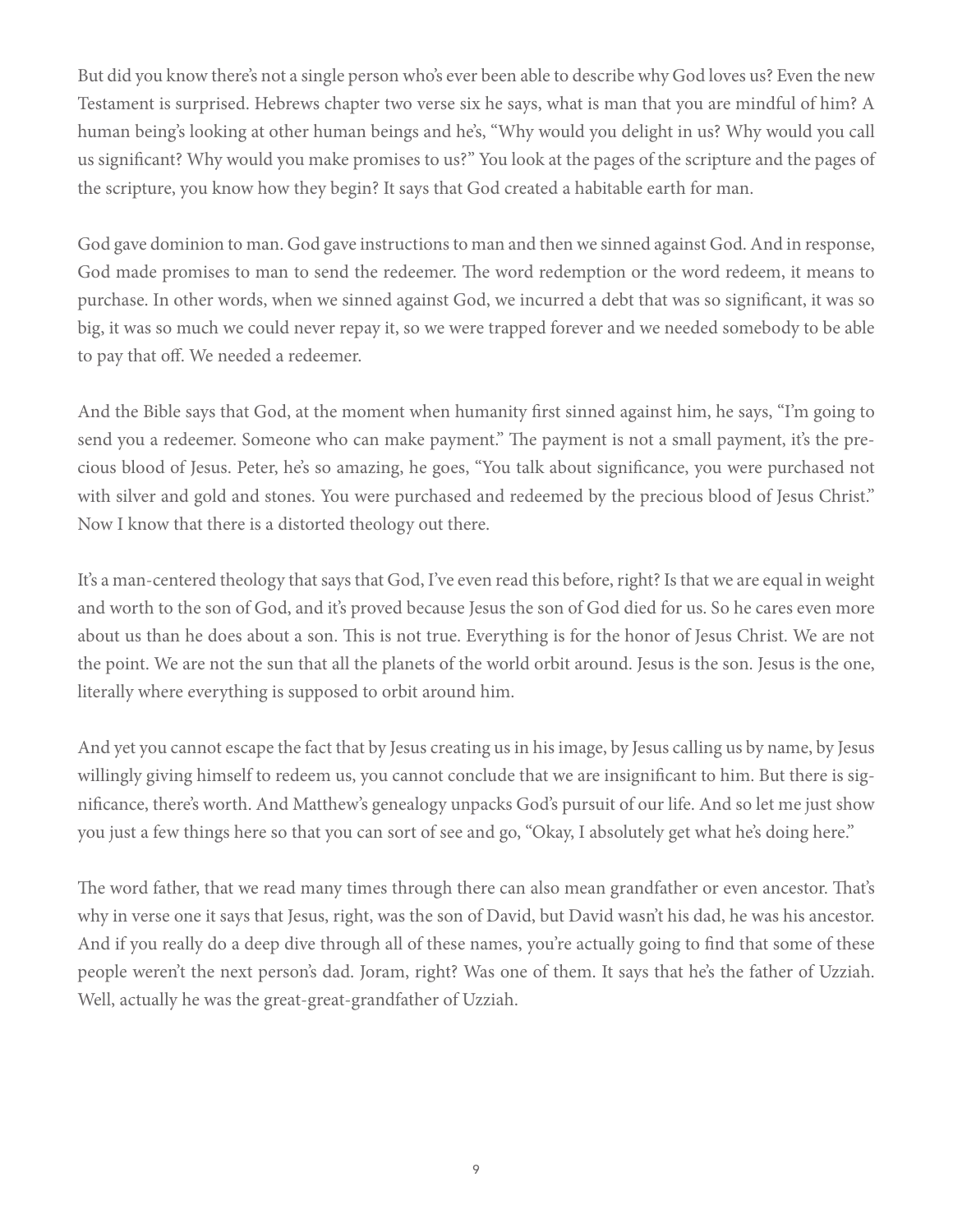So what's actually happening here? What's happening here is this, is that Matthew has an intent in writing these names down. And his intent, it says in verse 17, was to build three different groupings of 14 generations over three different historical, significant times in history when God made specific promises that he was going to bring his Messiah. He starts with Abraham. To Abraham who is worshiping rocks, God says, "Get up. I'm going to bless you. I'm going to make you into a nation." And then he says to him, "In your offspring, shall all the nations of the earth be blessed."

In other words, there's one coming, there's a redeemer coming and he's going to bless all nations. Generations pass, and we get to the next historical time as the nation of Israel is built, now all of a sudden they need leadership. And so there's kings and the second king is named David. And God makes another promise to David. He says, "I will raise up your offspring after you and your throne will be established forever." Well, David's son was Solomon and Solomon died. So we know that he wasn't talking about Solomon.

We know in verse one he was talking about Jesus when it says that Jesus was the son of David. And then all of a sudden during the kings, Israel went through this absolutely deplorable time, morally, sinfully. They were deep in rebellion. And so you know what God did? He said, "If you don't repent, you're going to have to go into exile. I'm going to bring another empire in. They're going to conquer you and they're going to send some of you out of here." That's the deportation of Babylon we read several times.

Well, right before that took place, God made a promise and the promise was this, "Behold, the virgin shall conceive and bear a son, shall call his name Emmanuel." And in the fullness of time, the virgin Mary had Jesus. If you notice, right? But the entire genealogy traces all the way down to Joseph, and then all of a sudden he skips tracks and he comes over and he goes, "And Mary..." And the reason is because she was a virgin. But just like every adoptive son, Jesus was entered into the lineage of his dad, Joseph.

And that is exactly why Joseph's family became his family, uncles and aunts and grandparents, it was Jesus's family. In his lineage, we're told here is extremely messed up. You see, in addition to all of these sinful men, 42 men, Matthew records who all needed a savior. Matthew does something startling and unusual for a Jewish genealogy and he adds five women. And now if you were to ask any Jewish woman or man during this time, "Look, we can only pick five but we've got to pick five women from all of Israel's history." These would not be the five that anyone would choose.

They'd start with Sarah and probably Rebecca and maybe Rachel and Leah and fifth ones that coined toss probably, but that's not where he goes. Let me tell you about the women. He says, Tamar. Tamar pretended to be a prostitute to sleep with their father in law who had Perez. All right? Wasn't expecting that one. Then we get to Rahab. Well, Rahab didn't need to pretend to be a prostitute because she was the professional prostitute. And Rahab, she had Boaz.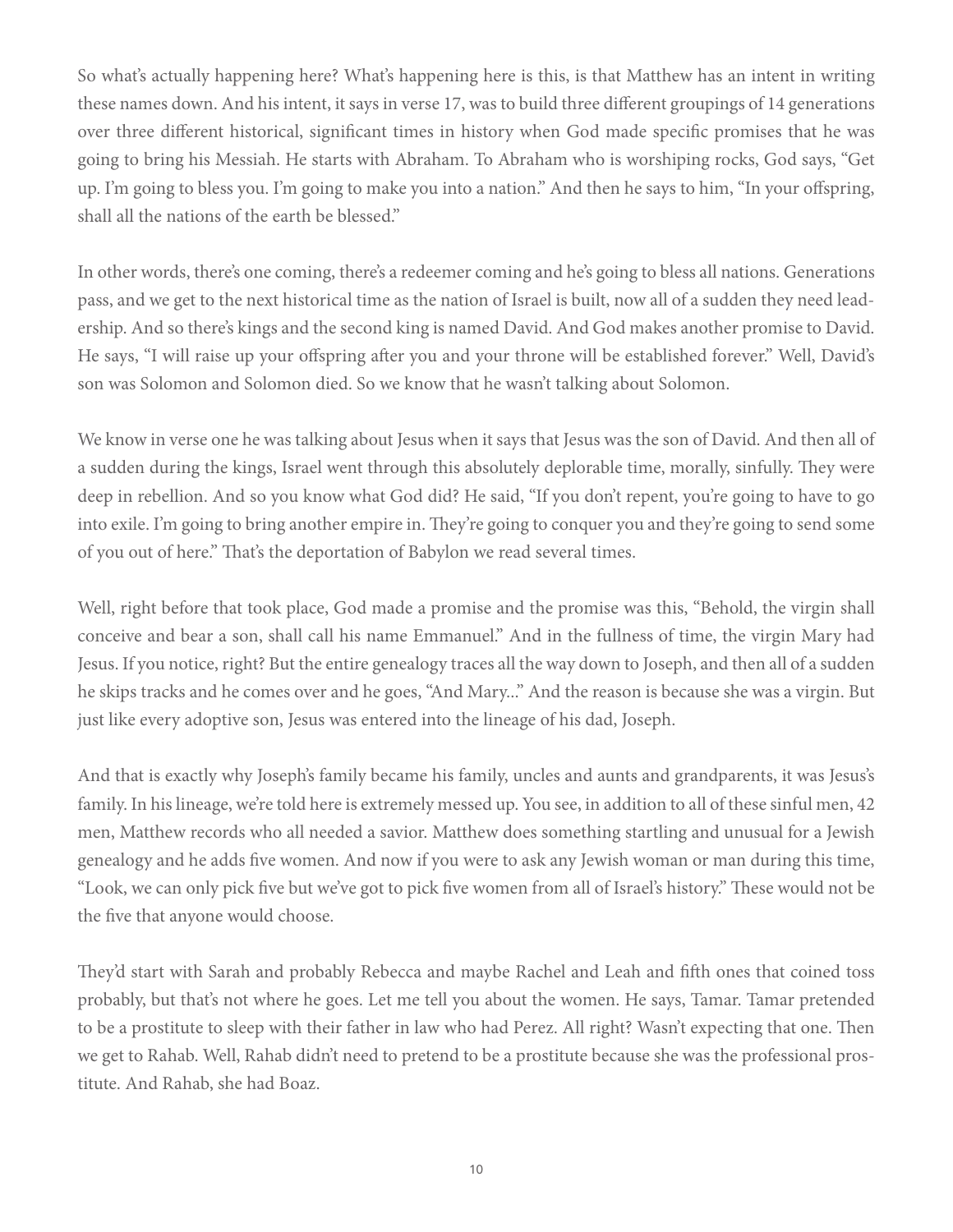Ruth was a gentile who had Obed. Bathsheba participated in committing adultery with David, she had Solomon. And then we get to marry, the fifth. Well, praise God for Mary. But did you know that even Mary confessed her need? Mary knew that she had a problem within her own heart as well, which is why when she found out that she was pregnant, she sang a song and one of the verses in her song says this, "My spirit rejoices in God my savior." Mary needed a savior, a redeemer as well.

She had a debt she could not pay. Now why would Jesus choose this line of all lines? The reason is because Jesus is a friend of sinners. That's why they even gave him the name Jesus. You shall call his name Jesus, for he shall save his people from their sins. Jesus lived among sinners, he died between sinners. And do you know why? Because God so loved the world that he gave his one and only son that whoever believes in him should not perish but have eternal life.

Have you trusted Jesus? As we get ready to take the Lord's Supper let me encourage you to trust Christ and seek to make him known. For those of us who have trusted Christ you have to understand something about life, and that is the whole purpose of our life is to know God and is to make him known. That's why we are here. He's commissioned us to make disciples. And why this matters is because when you look at a genealogy with 47 different names that stack up like a chain of people, you see, just as there was a chain of people that went from Abraham all the way down to Jesus.

So Jesus intends for there to be a chain of people from his resurrected body to you and through you to other people. He says, make disciples. The last thing we want to be in our life is a chain that doesn't go anywhere else. We have been given life and hope and grace, to keep that to ourself is to miss so much of the point. You see, your spiritual lineage, who you share the gospel with, who believes, who shares the gospel with somebody who believes, who shares the gospel, it forms a chain from the cross just as Matthew one forms the chain from Abraham to the cross.

And so let me urge you as we have been encouraging you, who can you be praying for this month? Who can you bless this month? Who can you share maybe even a portion of your story, your faith with this month? Who could you invite to Providence this month? For those of you who have never trusted Christ, we urge you today to believe in him. I invite you now to trust him. He is the promised one. He is your redeemer, the only redeemer, the only one who has the weight within him, the holiness, the righteousness to be able to make that payment for us.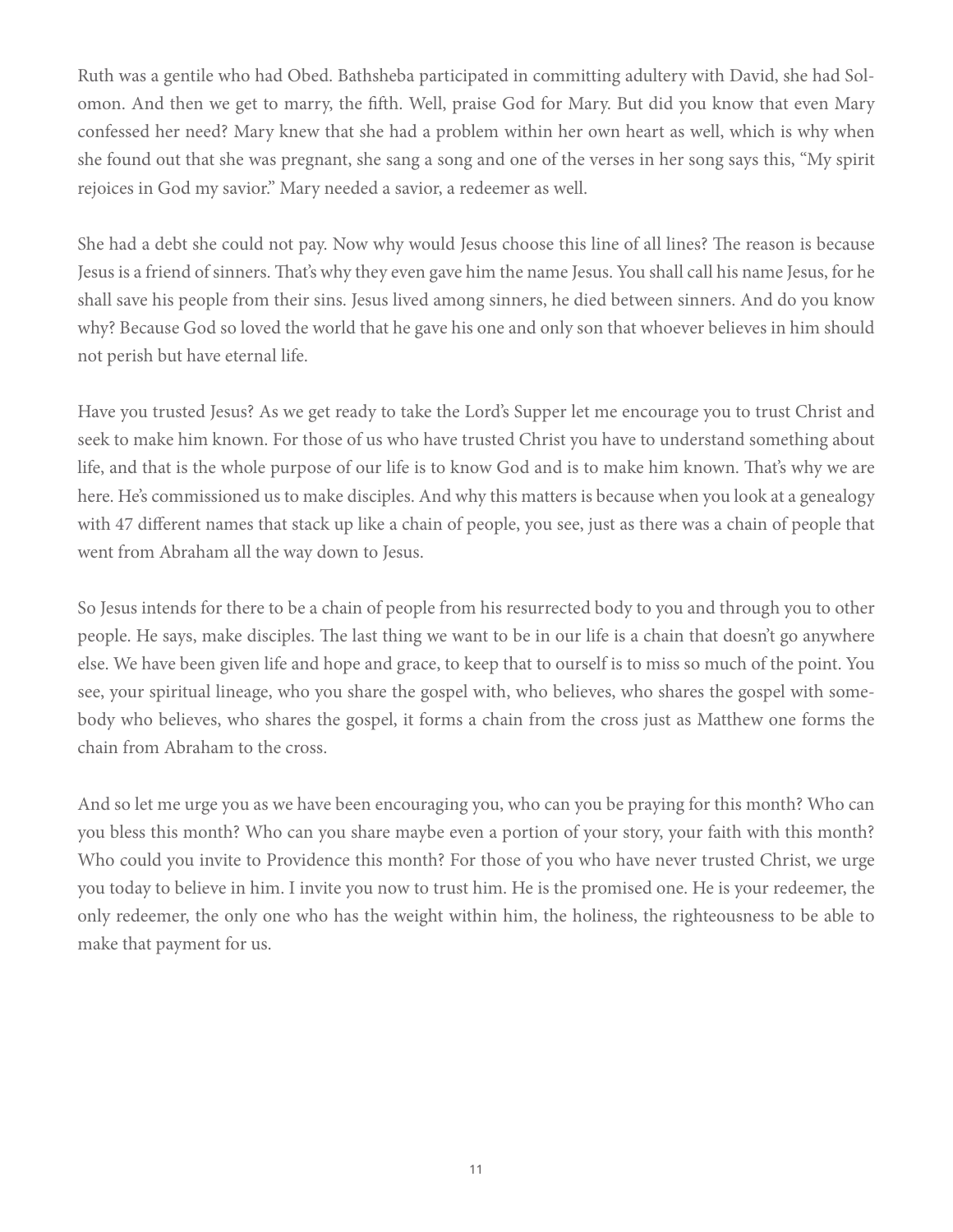He died and he was buried and he rose from the dead. He invites us to trust him and he invites us by our very name. And so let me encourage you to take the time right now to trust him. You say, "How do you do that?" Well you pray to him. He says we must receive him. And how you do that is you talk to him and you say, "God, I admit that I am a sinner and I cannot pay my debt. And I'm believing in Jesus Christ alone who can and who did."

I confess him Lord of my life, and the Bible says in Romans chapter 10 it says that those who confess him as Lord of their life and believe that God raised him from the dead, it says they will be saved. That could happen to you this morning, and I urge you to let that take place. One of the most amazing things that God gave us to help us remember all this is the Lord's Supper. So for those that are going to be serving us, if you want to go ahead and stand up and head to the back as they prepare to service these elements, let me encourage you to remember why we do this, why Jesus said that we do this.

The bread and the cup, they're symbolic of his body and his blood. To hold them in your hand, to actually take them personally is to say that I am trusting in Jesus Christ, that I am not ashamed of Jesus Christ. So if you've never done that, then the Bible encourages you to let these things pass. I would ask you to take the time while others around you may be taking it, to consider the claims and the life and the accomplishments of Jesus Christ. If you have trusted Jesus though, even if you just trusted Jesus this morning, right now, you are welcome to the table.

We do this to remember what he's done and to proclaim what he's done. And so let me pray for us. And as the elements are being served, I encourage you to pray to him. Father in heaven, we love you, we need you. We thank you for your grace in our life. And as these elements are passed, would you search our heart, see if there's anything offensive within us that would lead us to confess our sin to you and be forgiven? Would you help us father, to see that significance is bound up within us because of you? And so we don't take pride in ourself, we celebrate you now for you are the point of life. We pray this in Jesus name. Amen.